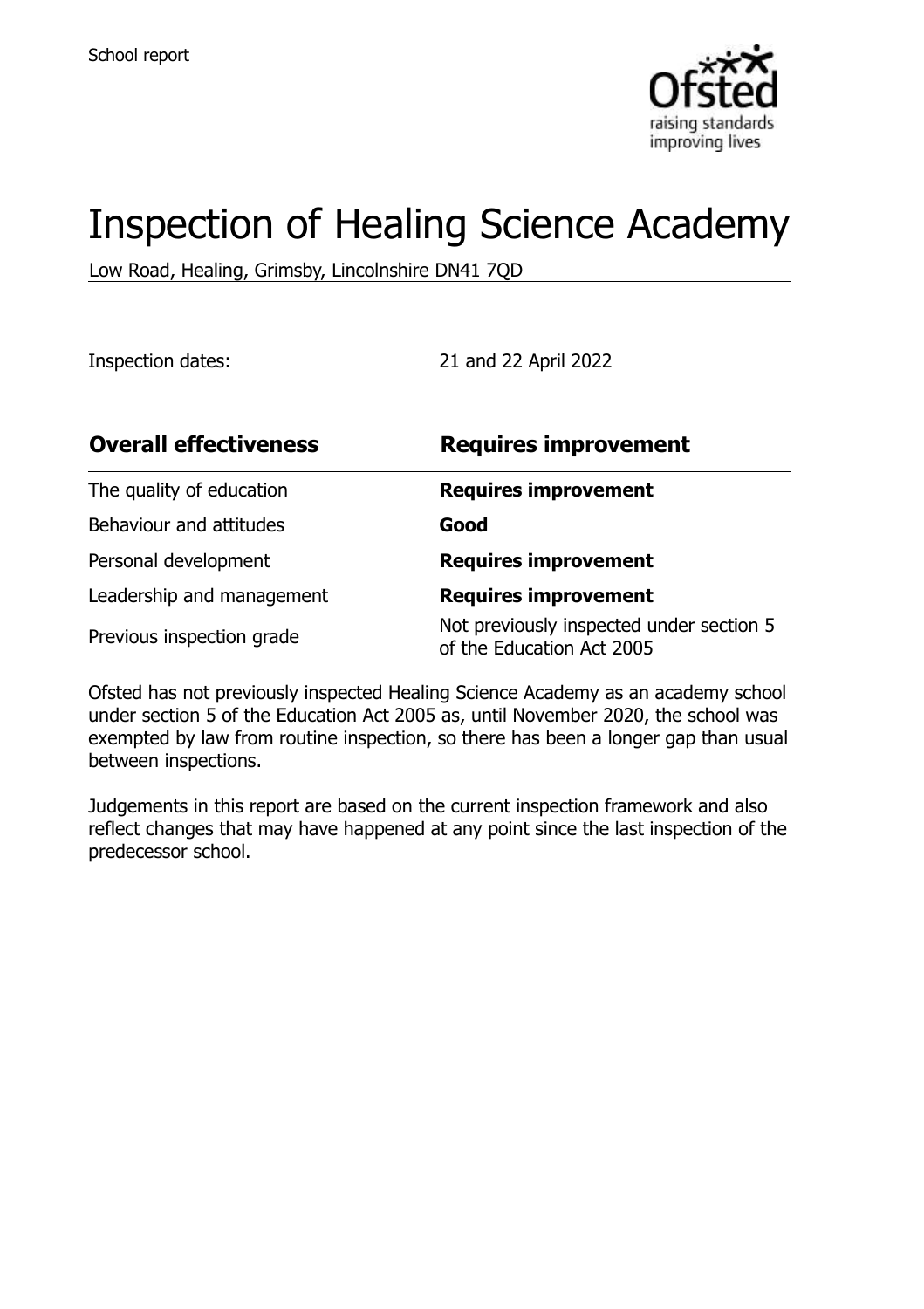

# **What is it like to attend this school?**

Most pupils are happy at Healing Science Academy. They feel well cared for. The trust's vision of 'success and happiness for every child' threads through the school. However, the expectations of what pupils can achieve vary between teachers. This impacts on the quality of education that pupils receive. Where expectations are high, pupils are highly engaged and achieve well. Where expectations are lower, pupils do not make consistently strong progress through the curriculum.

Pupils are polite and friendly. Most pupils behave well in lessons and around school. Pupils enjoy socialising with their friends. Bullying does happen, but it is rare. Where it happens, leaders deal with it effectively. Pupils feel safe. They are confident that staff would help them if they had any concerns.

Pupils discuss a range of issues as part of a planned tutor programme. This helps them to develop an understanding of the wider world. However, many pupils do not have a strong knowledge of different religions. Some older pupils are concerned that their peers may be unaware of different protected characteristics, including different faiths.

Pupils appreciate the modern buildings and the resources they can use. As restrictions due to COVID-19 have eased, there are increasing numbers of extracurricular clubs available to pupils once again. Pupils enjoy showing senior school leaders their work on 'praise Friday'. Pupils choose which work they would like to showcase. At the time of inspection, a group of pupils proudly presented their poetry recital which had formed part of an English competition entry.

#### **What does the school do well and what does it need to do better?**

Until very recently, leaders, including those responsible for governance, had not recognised that standards at the school had been declining for several years. Leaders and governors had an overly positive picture of the school. Leaders did not address key weaknesses. For example, many subject leaders did not have the guidance or support needed to develop and monitor the curriculum in their subjects. Recently appointed trust leaders identified these weaknesses and have strengthened senior leadership. Together with the new interim executive board (IEB), senior leaders have an accurate understanding of the steps needed to improve the school. They are taking the right steps to bring about much-needed change. Much of this work is new. Even so, the impact of recent actions is increasingly apparent.

In most subjects, curriculum planning is logical and thorough. The important knowledge that leaders want pupils to know and understand is clearly identified. Careful thought is given to common misconceptions that pupils can have. This helps teachers to address these in the classroom.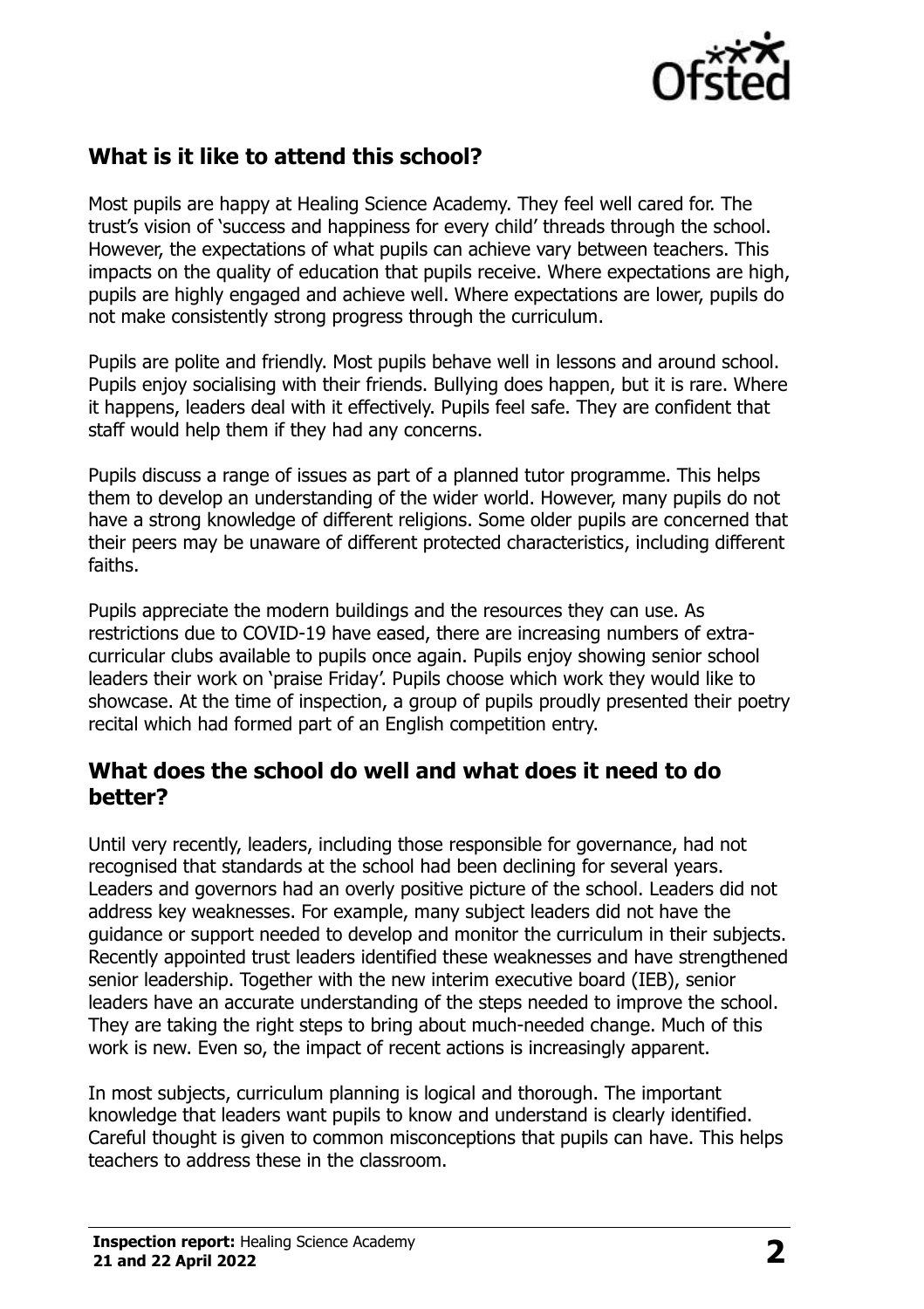

Some teachers do not have consistently high expectations of what pupils can achieve. There is a sense of complacency in many lessons. Many pupils are reluctant to answer questions and do not fully take part in class discussions. A significant number of pupils are capable of achieving more.

Pupils at the earliest stages of learning to read are quickly identified on entry to the school. They are well supported by trained staff through carefully planned interventions. As a result, pupils quickly learn to read. Pupils with special educational needs and/or disabilities (SEND) are supported in lessons by teaching assistants who work hard to help pupils with SEND to access the curriculum alongside their peers. However, some of the pupil support plans used by staff are not up to date. Some of the information is not sufficient to help teachers ensure that all pupils' needs are met.

In personal, social, health and economic (PSHE) education, pupils' knowledge of some aspects of the curriculum is not sufficiently strong. Many pupils do not have a strong understanding of different faiths and cultures. Older pupils, including those with SEND, benefit from the support they receive from a careers adviser. There is a clear timetable that sets out different opportunities for all pupils to learn about the world of work across the year. However, younger pupils do not learn how individual subjects are relevant to different careers. As a result, some pupils find it difficult to choose their GCSE options.

The majority of pupils behave well. Leaders analyse behaviour records carefully. This enables them to help those few pupils who need additional support to behave well. Leaders are implementing a new behaviour policy. Staff welcome this. Pupils say that 'it is much stricter in school now'. They appreciate the calmness that leaders are bringing about.

Trust leaders took the decision to disband the previous local governing body. A new IEB has been formed which is responsible for governance. Members of the IEB support and challenge school leaders effectively. The IEB checks carefully that decisions taken by leaders are the right ones, and in the best interests of the pupils. Some parents remain concerned about the drop in standards that they have witnessed. They have not always been kept well informed about changes that have happened. This has increased the sense of frustration that some feel. Leaders know that there is work to do to address these concerns.

### **Safeguarding**

The arrangements for safeguarding are effective.

Staff receive appropriate, timely and relevant information about local safeguarding concerns. Staff know the signs that suggest a child may be at risk of harm. They know how to report any concerns and do so promptly. Leaders regularly check that staff's safeguarding knowledge is up to date. Vulnerable pupils and those who may be at risk of harm are carefully monitored. Pupils are kept safe.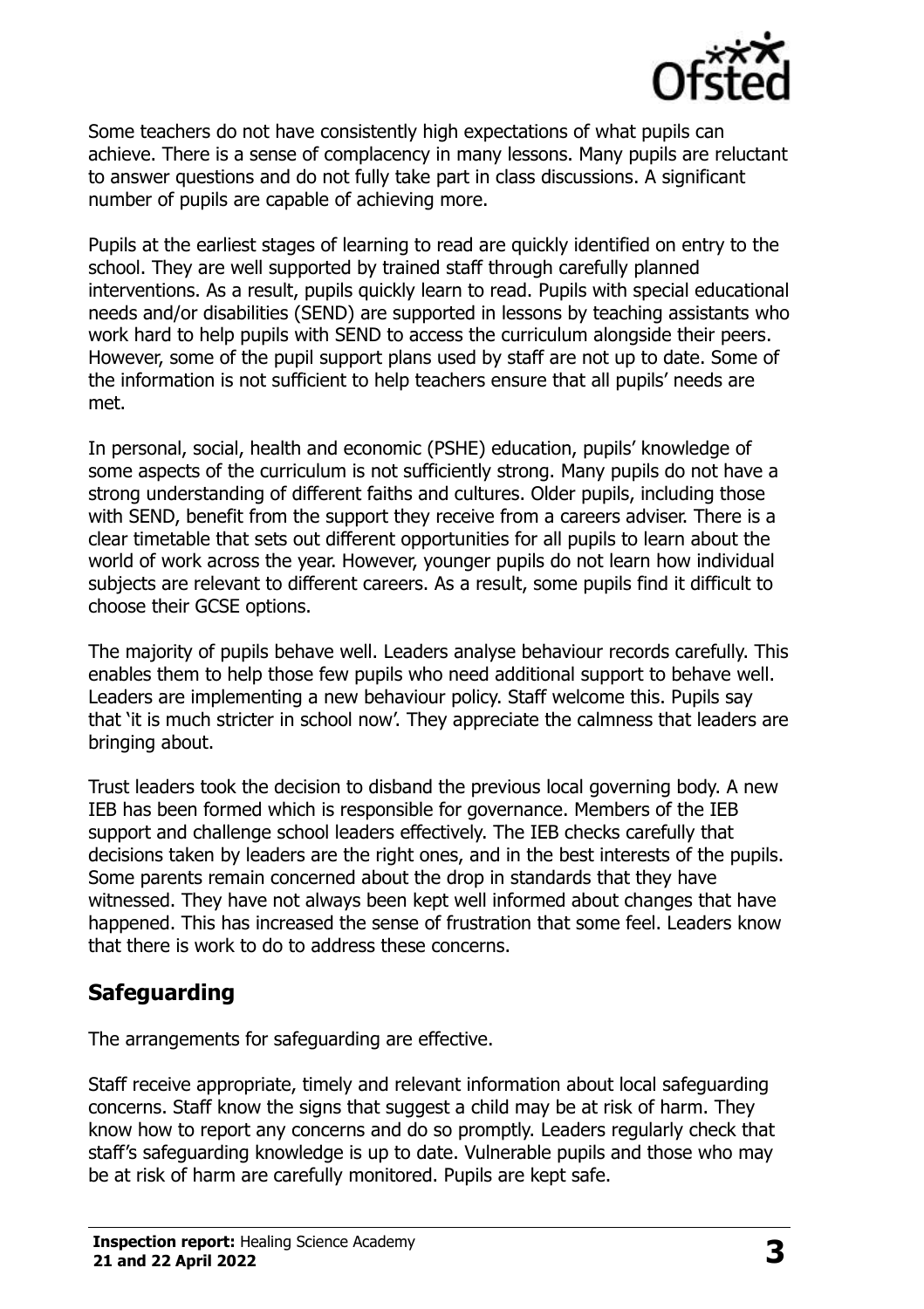

Pupils know how to keep themselves safe, including online. They understand how to keep themselves physically healthy and the importance of mental well-being.

# **What does the school need to do to improve?**

#### **(Information for the school and appropriate authority)**

- Teachers' expectations of what pupils can achieve vary across the school. Some teachers do not expect enough of pupils. As a result, some pupils do not achieve as well as they could. Leaders should ensure that all adults in school have a clear understanding of leaders' high ambitions for pupils and that these are realised through the teaching of the curriculum.
- The design of the PSHE curriculum does not support pupils to remember important knowledge over time. Pupils do not regularly revisit key concepts. As a result, many pupils do not remember what they have been taught about different faiths and cultures. Leaders should ensure that the curriculum is designed so that pupils learn and remember the important information that leaders have identified.
- The support for a minority of pupils with SEND is variable. This is because staff do not always get sufficient information and guidance on strategies to help them to meet pupils' needs. Leaders should ensure that all staff have up-to-date information about pupils with SEND so that they can accurately and consistently meet the needs of all pupils.

### **How can I feed back my views?**

You can use [Ofsted Parent View](http://parentview.ofsted.gov.uk/) to give Ofsted your opinion on your child's school, or to find out what other parents and carers think. We use information from Ofsted Parent View when deciding which schools to inspect, when to inspect them and as part of their inspection.

The Department for Education has further [guidance](http://www.gov.uk/complain-about-school) on how to complain about a school.

If you are the school and you are not happy with the inspection or the report, you can [complain to Ofsted.](http://www.gov.uk/complain-ofsted-report)

### **Further information**

You can search for [published performance information](http://www.compare-school-performance.service.gov.uk/) about the school.

In the report, '[disadvantaged pupils](http://www.gov.uk/guidance/pupil-premium-information-for-schools-and-alternative-provision-settings)' refers to those pupils who attract government pupil premium funding: pupils claiming free school meals at any point in the last six years and pupils in care or who left care through adoption or another formal route.

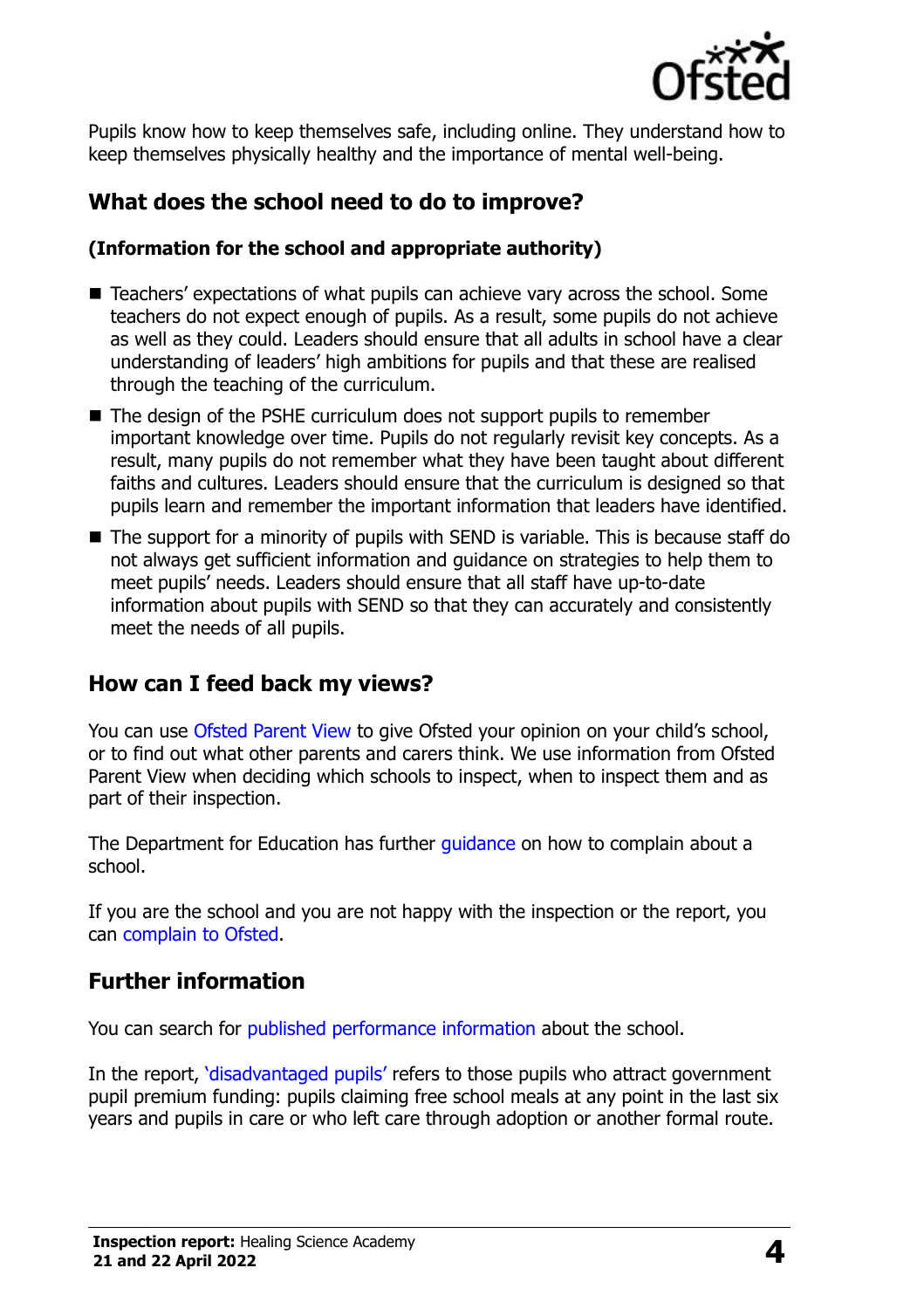

# **School details**

| Unique reference number             | 136277                   |
|-------------------------------------|--------------------------|
| <b>Local authority</b>              | North East Lincolnshire  |
| <b>Inspection number</b>            | 10229058                 |
| <b>Type of school</b>               | Secondary                |
| <b>School category</b>              | Academy converter        |
| Age range of pupils                 | 11 to 16                 |
| <b>Gender of pupils</b>             | Mixed                    |
| Number of pupils on the school roll | 976                      |
| <b>Appropriate authority</b>        | Board of trustees        |
| <b>Chair of trust</b>               | Jonathan Lovelle         |
| <b>Principal</b>                    | Donna Fitzgerald         |
| Website                             | www.healing-school.co.uk |
| Date of previous inspection         | Not previously inspected |

# **Information about this school**

- Healing Science Academy is part of Harbour Learning Trust. This is the first section 5 inspection since the school became an academy in September 2010.
- A new principal took up post in April 2022.
- The board of trustees delegate some monitoring functions to a local governing board. The local governing board was disbanded in January 2022 and a new IEB was formed.
- A small number of pupils attend registered alternative provision at Sevenhills Academy.
- The school meets the requirements of the Baker clause, which requires schools to provide pupils in Years 8 to 13 with information about approved technical education qualifications and apprenticeships.

# **Information about this inspection**

Inspectors carried out this inspection under section 5 of the Education Act 2005.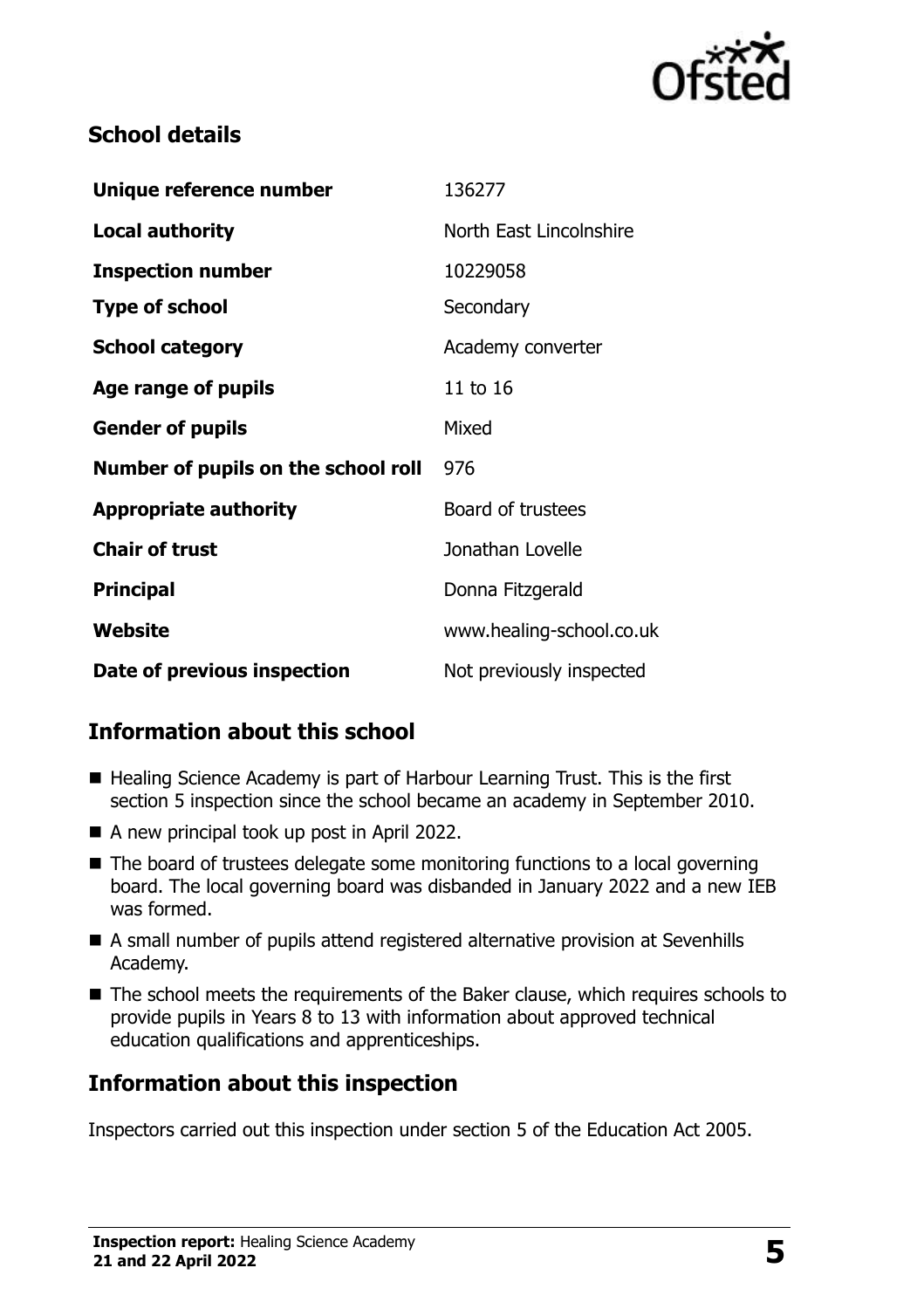

- This was the first routine inspection the school received since the COVID-19 pandemic began. Inspectors discussed the impact of the pandemic with leaders and have taken that into account in their evaluation of the school.
- Inspectors held meetings with the principal, senior leaders and curriculum leaders. The lead inspector met with the chair of the IEB, the chair of the trust and the trust's chief executive officer.
- Inspectors carried out deep dives in mathematics, science, history and physical education. Inspectors discussed the curriculum with subject leaders, visited lessons and scrutinised pupils' books. Inspectors held meetings with staff and spoke to pupils about their work. Curriculum plans for religious education, PSHE, drama and music were reviewed.
- Inspectors met with pupils both formally and informally. Inspectors observed social times, including lunchtime, and discussed with pupils their experience of school.
- Inspectors scrutinised a range of documentation, including safeguarding records, and reviewed the systems for keeping pupils safe.
- Inspectors considered the views of parents through the 144 responses to Ofsted's parental survey, Ofsted Parent View, and through telephone conversations held with five parents.
- The views of staff were considered from meetings held with staff and from the responses to Ofsted's staff questionnaire.

#### **Inspection team**

| Eleanor Belfield, lead inspector | Her Majesty's Inspector |
|----------------------------------|-------------------------|
| David Pridding                   | <b>Ofsted Inspector</b> |
| Chris Fletcher                   | <b>Ofsted Inspector</b> |
| Gordon Watts                     | Ofsted Inspector        |